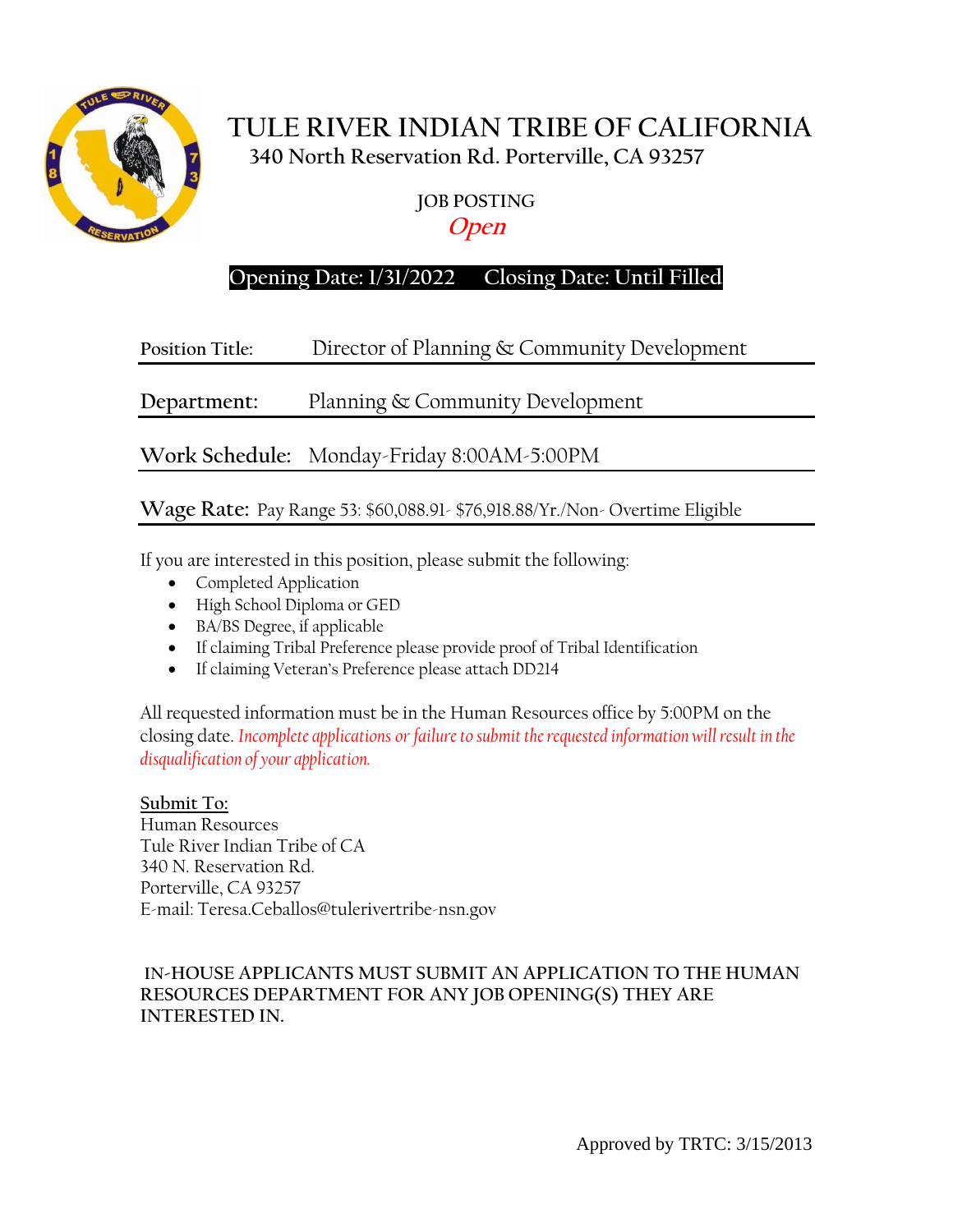

# TULE RIVER INDIAN TRIBE OF CALIFORNIA

340 N. Reservation Rd. Porterville, CA 93257

## **JOB DESCRIPTION**

**POSITION:** Director of Planning **WORKSITE:** Tule River Indian Reservation & Community Development 340 N. Reservation Road Porterville, CA 93257

## **POSITION DESCRIPTION**

The Director of Planning & Community Development will have the responsibility of overseeing, assisting, planning, and implementing economic and community development projects/opportunities for the Tule River Tribe.

### **DUTIES & RESPONSIBILITIES:**

- 1. Work with other Departments to assure a comprehensive planning process is implemented for all community and economic development projects and to assure the Tribes Land Use plan is followed and updated annually.
- 2. Provide preliminary screening for applications for Tribal projects and refer to the tribal Administrator for additional review.
- 3. Research and write grant proposals relative to the needs of the community and associated tribal programs.
- 4. Review current land use plans to identify possible locations for economic and community development.
- 5. Work with Tribal Council to prepare in draft form a Five-Year plan for development.
- 6. Review current economic development projects and business and recommend possible improvements and or expansions.
- 7. Recommend projects that will balance economic growth, development, and activity in an orderly fashion.
- 8. Coordinate proposed development projects with Departments, which may be affected.
- 9. Serve on various Tribal, Intergovernmental, and Community Committees as directed by Tribal Administrator.

### **KNOWLEDGE, SKILLS, AND ABILITIES:**

- 1. Strong background in planning and Economic Development.
- 2. Clear understanding of planning process.
- 3. Ability to work well with others.
- 4. Must understand the basics of Business, Accounting, and Human Relations.
- 5. Must have strong verbal and written communication skills.
- 6. Must be able to travel on little or short notice.
- 7. Must be able to work well with diverse groups of people.